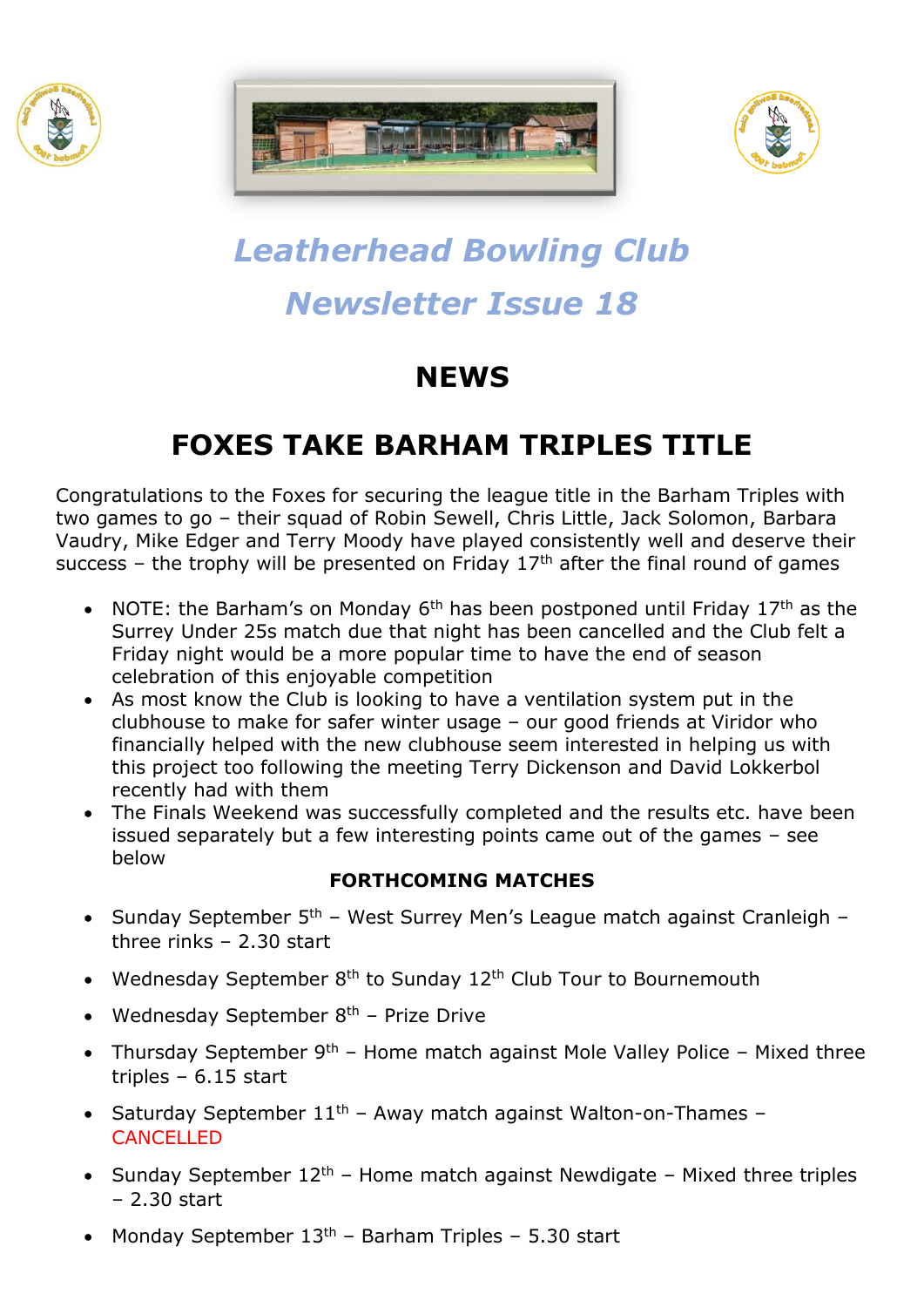|                |                 |                 |                | <b>LEAGUE TABLE</b> |                |                |                          |                              |             |
|----------------|-----------------|-----------------|----------------|---------------------|----------------|----------------|--------------------------|------------------------------|-------------|
|                |                 | P               | W              | L                   | D              | <b>PTS</b>     | <b>PTS</b><br><b>FOR</b> | <b>PTS</b><br><b>AGAINST</b> | <b>DIFF</b> |
| 1              | <b>Foxes</b>    | 12              | 9              | 2                   | 1              | 19             | 187                      | 131                          | 56          |
| 2              | <b>Lions</b>    | 12              | 6              | 4                   | $\overline{2}$ | 14             | 176                      | 155                          | 21          |
| 3              | <b>Tigers</b>   | 12              | $\overline{7}$ | 5                   |                | 14             | 181                      | 164                          | 17          |
| 4              | <b>Buffalos</b> | 12              | 6              | 6                   |                | 12             | 169                      | 161                          | 8           |
| 5              | <b>Bears</b>    | 12              | 6              | 6                   |                | 12             | 169                      | 182                          | $-13$       |
| $6\phantom{1}$ | <b>Rhinos</b>   | 12              | 5              | 7                   |                | 10             | 180                      | 169                          | 11          |
| $\overline{7}$ | <b>Pumas</b>    | 12 <sup>2</sup> | $\overline{4}$ | 8                   |                | 8              | 153                      | 171                          | $-18$       |
| 8              | <b>Jaguars</b>  | 12              | 3              | 8                   | 4              | $\overline{7}$ | 144                      | 210                          | $-66$       |

Here is the current league table:

### **FINALS WEEKEND – A SIDEWAYS LOOK!**

- 'Anything you can do I can do better …' the last time the triples final took place in 2019 the winning team was Desta Dickenson, Rachel Leese and David Lokkerbol – not to be outdone their spouses Terry, Ken and Sue took the honours this time. Quite a coincidence
- 'If at first you don't succeed …' it is probably true to say that Angie Kendall was devastated by her defeat in the Ladies Championship in the first event of the weekend BUT what resilience and strength of character to rebound with three victories with husband Clive in 2 Wood Pairs, Pat Shopland in the Ladies Drawn Pairs and against Sarah Campbell in the Ladies Handicap
- Sue Lokkerbol also won three events and lost another  $-$  a great effort

### **EARLY NEWS FOR NEXT YEAR**

Probably in early April 2022 it is proposed to have training/coaching sessions which all members would be encouraged to attend – it would include some individual coaching on delivery, grip etc., reading the 'head' AND rink etiquette

• On this last point some recent observations of matches in the various competitions and roll ups etc saw various actions of etiquette not being observed despite Terry Dickenson's excellent email on the matter not so long ago – here are some basic etiquette matters we should all carry forward